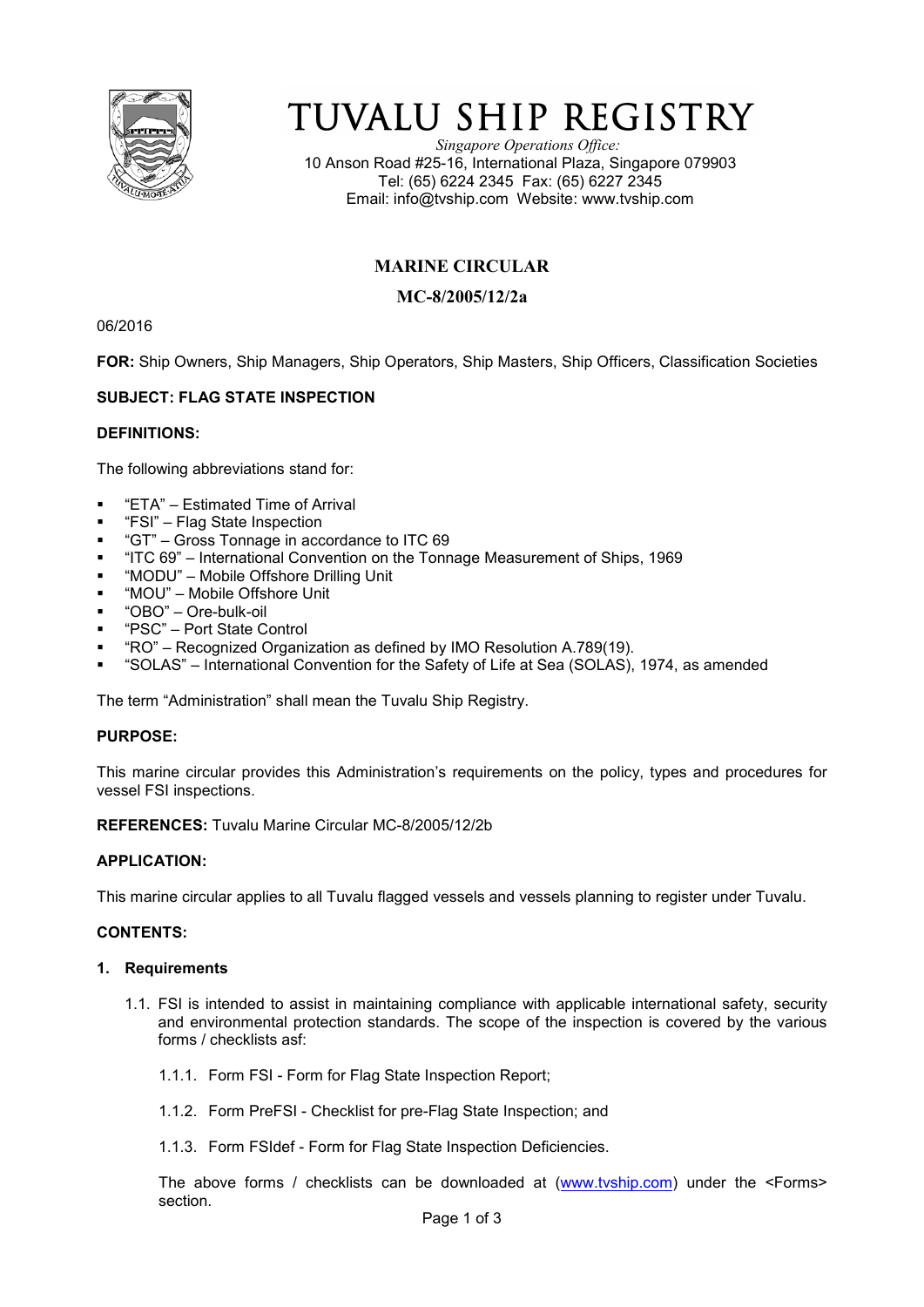- 1.2. In general, all Tuvalu flagged vessels, except those specified in section 2 below, are required to undergo a FSI annually within six (6) months from its last statutory survey carried out by the RO.
- 1.3. In addition to the above, a special or unscheduled FSI may be required by the Administration on a vessel at any time. Single Hull Tank Vessels and Bulk Carriers 15 years of age or more and any vessel granted a waiver of the age limitation to registration may be subject to more frequent FSIs.

## **2. Exceptions**

The following exceptions are exempted from FSI:

- (a) Unmanned barges;
- (b) Private or commercial yachts of any gross tonnage; and
- (c) Vessels that the Administration has waived from the requirement of FSI due to reasons accepted by the Administration. The vessels that fall into this category will automatically not be contacted by the Administration for FSI arrangement.

Notwithstanding the above, the Administration reserves the right to carry out an FSI on the above exceptions should it be deemed necessary.

## **3. FSI Inspectors**

Inspections are carried out under the direction of the Administration by duly appointed FSI Inspectors.

#### **4. Procedures**

- 4.1. The Administration shall notify the ship owner / manager when FSI is required, and it is the responsibility of owners and Masters to present their vessels for timely inspection and advise the Administration on the next available port, ETA and Agent information for arrangement of FSI.
- 4.2. Vessels requiring FSI that are not inspected by the required period may be granted extension if logical reasons are forwarded to the Administration for consideration. Otherwise, FSI will be considered as "overdue" and the vessel's registration may not be approved for renewal.
- 4.3. Please see Appendix I of this circular for the guidance to Masters in preparing for FSI.

Yours sincerely,

Deputy Registrar Tuvalu Ship Registry